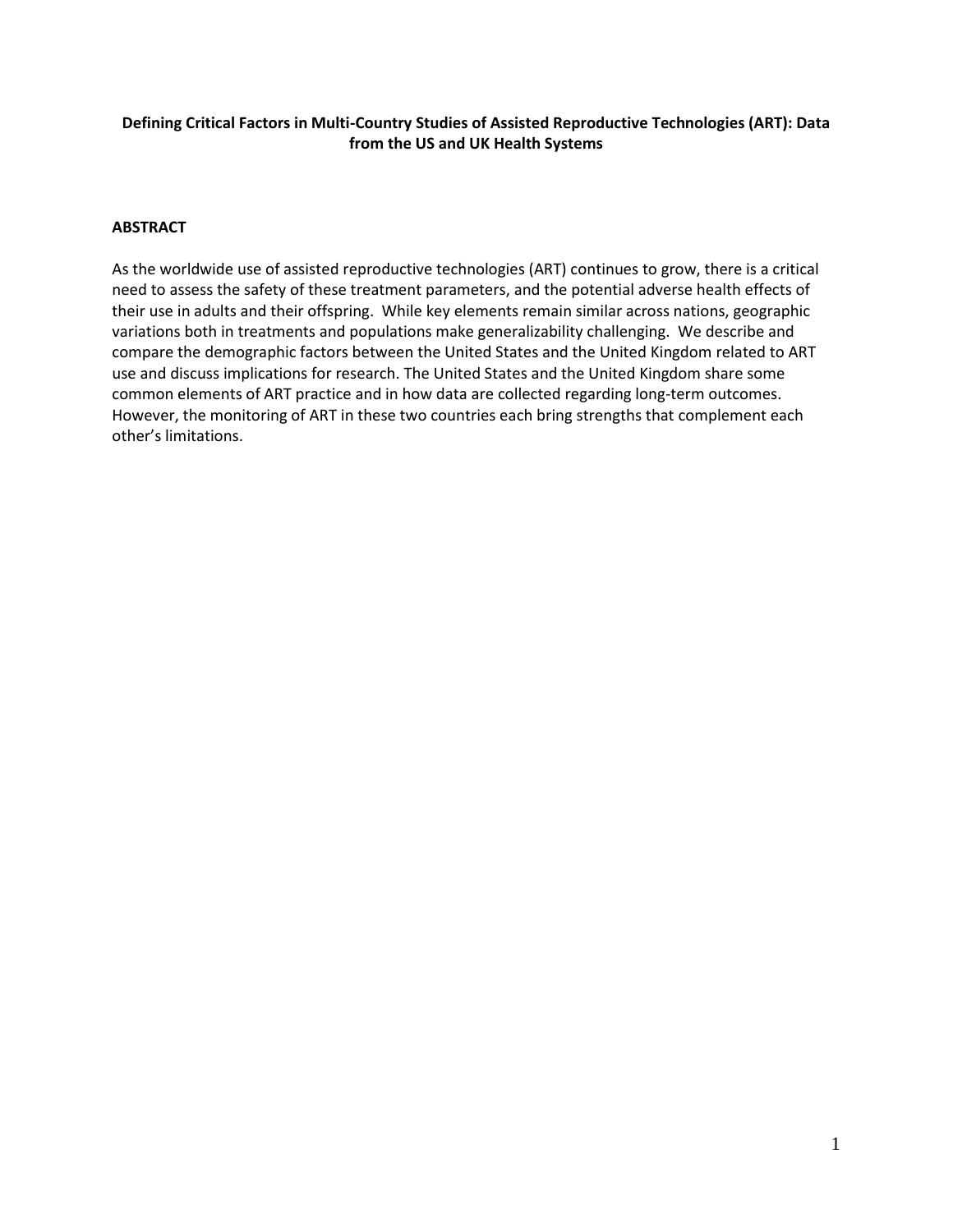#### **INTRODUCTION**

As the worldwide use of assisted reproductive technologies (ART) continues to grow, there is a critical need to assess the safety of these treatment parameters, and the potential adverse health effects of their use in adults and their offspring [ 1, 2]. The challenge for this type of research is that the practice of fertility treatment is constantly evolving, such that the long-term health outcomes evaluated today reflect therapies that have long since been updated. While critical, it can be challenging to assemble datasets that reflect contemporary IVF and ART therapies, but that also encompass enough prior years to have mature outcomes as the recipients (and offspring) have aged.

One of the lessons learned from the worldwide pandemic of 2019-20 has been the strength in collaboration between countries, which allows for increased participants for studies, faster enrollment, shared intellect and knowledge, and improved generalizability of cohorts given inherent variations in practice patterns and patient response to disease and therapy. By forming international partnerships, we can apply these lessons to studies of ART to construct linked datasets with larger sample sizes, greater statistical power, and with results that could potentially have wider applicability.

Historically, the Nordic countries have led the field in pooling their resources in the creation of the Committee of Nordic Assisted Reproductive Technology and Safety (CoNARTaS) cohort [ 3]. This group was established in 2008 by members of the European IVF Monitoring group of the European Society of Human Reproduction and Embryology (ESHRE), and encompasses Denmark, Finland, Norway, and Sweden. These countries are unique in the widespread availability of ART to their citizens, and together they have about 12,000 annual births of ART-conceived children, accounting for 3-5% of their national births. The Nordic countries are comparable in their demography, culture, and health care systems, which makes pooling of their health data a strong and logical choice. The total population is about 5.5-5.8 million individuals each in Norway, Denmark, and Finland, and about 10 million in Sweden. Some 80-95% are native-born and of White race; the indigenous Sami people comprise about 0.1% of the populations of Finland, Norway and Sweden, with the remainder of the populations predominantly from other European countries and the Middle East. In publications from these pooled cohorts, the racial and ethnic composition of the combined study populations are not given, and often the distribution by country is also not provided, and their generalizability to other societies with very different ethnicities is unclear.

Using these strengths, the CoNARTaS group has published numerous important studies evaluating outcomes after ART, including perinatal outcomes of children born from frozen-thawed embryo transfer [ 4], the risk of stillbirth and infant deaths [ 5], cancer in children and young adults [ 6], trends in perinatal health [7], risk of hypertensive disorders in pregnancy [8], perinatal and maternal outcomes after vitrification of blastocysts [ 9], and imprinting disorders [ 10]. The foundation of the CoNARTaS group is the linkage of each country's national health registries, disease-specific registries, and other national databases. As Opdahl et al [ 3] indicate, although the national registries are of high quality and comparable, they are not identical in structure and content across the four countries. The data from the different registries are linked at an individual level using the national identity number assigned to all residents in each Nordic country at birth or immigration, which facilitates individual follow-up through their lifetime.

The Medical Birth Registries, National Patient Registries, and ART registries, respectively, date from 1967, 2008, and 1984 in Norway; 1973, 1987, and 1985 in Sweden; 1987, 1967, and 1990 in Finland; and 1973, 1977, and 1994 in Denmark. National Cancer Registries date from 1943 in Sweden, 1953 in Finland and Norway, and 1958 in Sweden. Available data on ART treatment in the CoNARTaS group ranges from no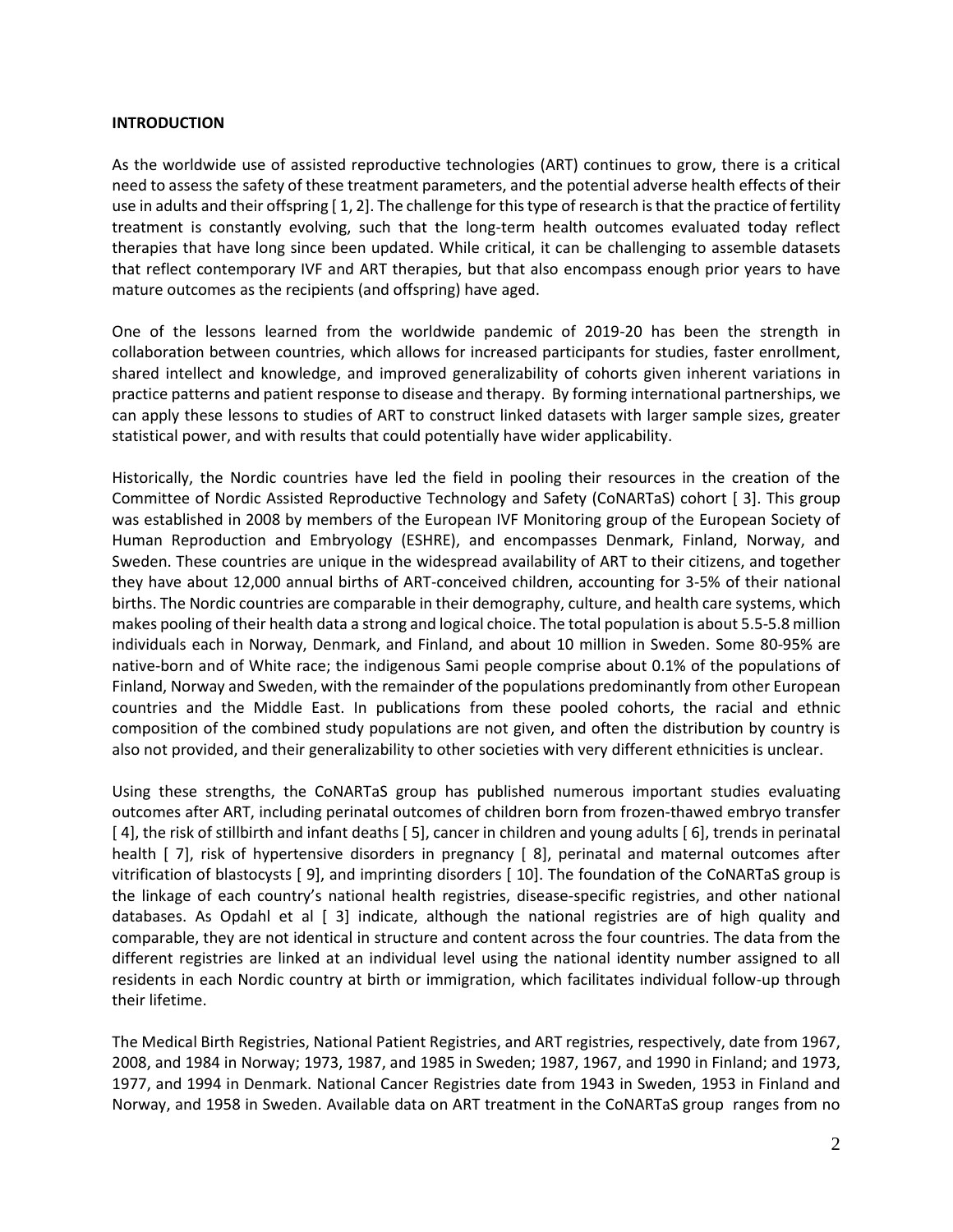details from Finland to about 50% of factors recorded from Norway to reporting all cycles in Denmark from 1994 and Sweden from 2007. Despite these limitations, the research findings from this consortium have advanced our understanding of IVF and the short-and long-term health outcomes.

In the US, our group has also applied this collaborative model to combine ART data from several states to answer questions about the potential effects of ART treatment on mothers and children. In general, data sources in the US are good with 448 of 498 clinics (90%) of all clinics reporting IVF cycles in the 2017 (the last year complete data was available). An expansion of these collaborations has led us to consider other, non-Nordic cross-country alliances, including expanding the current multi-state study in the United States [NIH grant R01 HD084377] to include the United Kingdom (UK) to study ART and associated health outcomes to achieve a broader and more diverse population of men, women, and children. Table 1 shows a comparison of the number of IVF births and all births in 2010 in the four Nordic countries in the CoNARTaS consortium, the US, UK, and the four-States in the current NIH study. In the US, nonreporting occurs rarely with

Integrated comparisons and analyses of combined US and UK data will allow improved understanding of the associations between infertility and health. Specifically, the possible etiologic links between infertility and health and the interplay with socioeconomic and environmental factors can be better explored. While variables specific to ART cycles are captured and reported in a standard manner around the world, other aspects of the parents and their offspring must be individually considered. The United States and the United Kingdom share some common elements in how data are collected, but also complement each other. That is, in areas where one country's data has some shortcomings, the other country has strengths. Using large, combined datasets that collect a variety of lifestyle factors allows for the most robust assessment of long-term health outcomes after ART, permitting the evaluation of important covariates. The quality and availability of demographic information in both the US and UK are summarized below (Table 2).

### **SOCIOECONOMIC STATUS**

Social determinants of health (SDOH) are defined by the World Health Organization as the conditions in which individuals are born, grow, live, work, and age, and the wider set of forces and systems shaping the conditions of daily life [ 11]. These forces and systems include economic policies and systems, development agendas, social norms, social policies and political systems. Socioeconomic status has been defined as education, income, occupation, and neighborhood factors, as well as a combination of these four factors. Neighborhood factors have included a composite score of census data on mean neighborhood income, employment rate, and proportion of residents with no high school diploma [ 12, 13].

In the United States, the 2003 revision of the birth certificate contains several factors that can be used to characterize socioeconomic status. These factors include zip code of residence, mother's and father's education attainment (also present on the 1989 revision), receipt of WIC (food stamps for pregnant women), and principal source of insurance (private insurance, Medicaid, self-pay, or other).

In the United Kingdom, individual level demographic data can come from the following main sources: the Human Fertilisation and Embryology Authority [ 14], which has a statutory requirement to record of all assisted conception cycles in the UK, the Clinical Practice Research Datalink [ 15], which records patient data from a network of doctors' practices across the UK, and data from NHS-digital, the information & technology partner to the National Health Service (NHS) in England. NHS-digital provide a variety of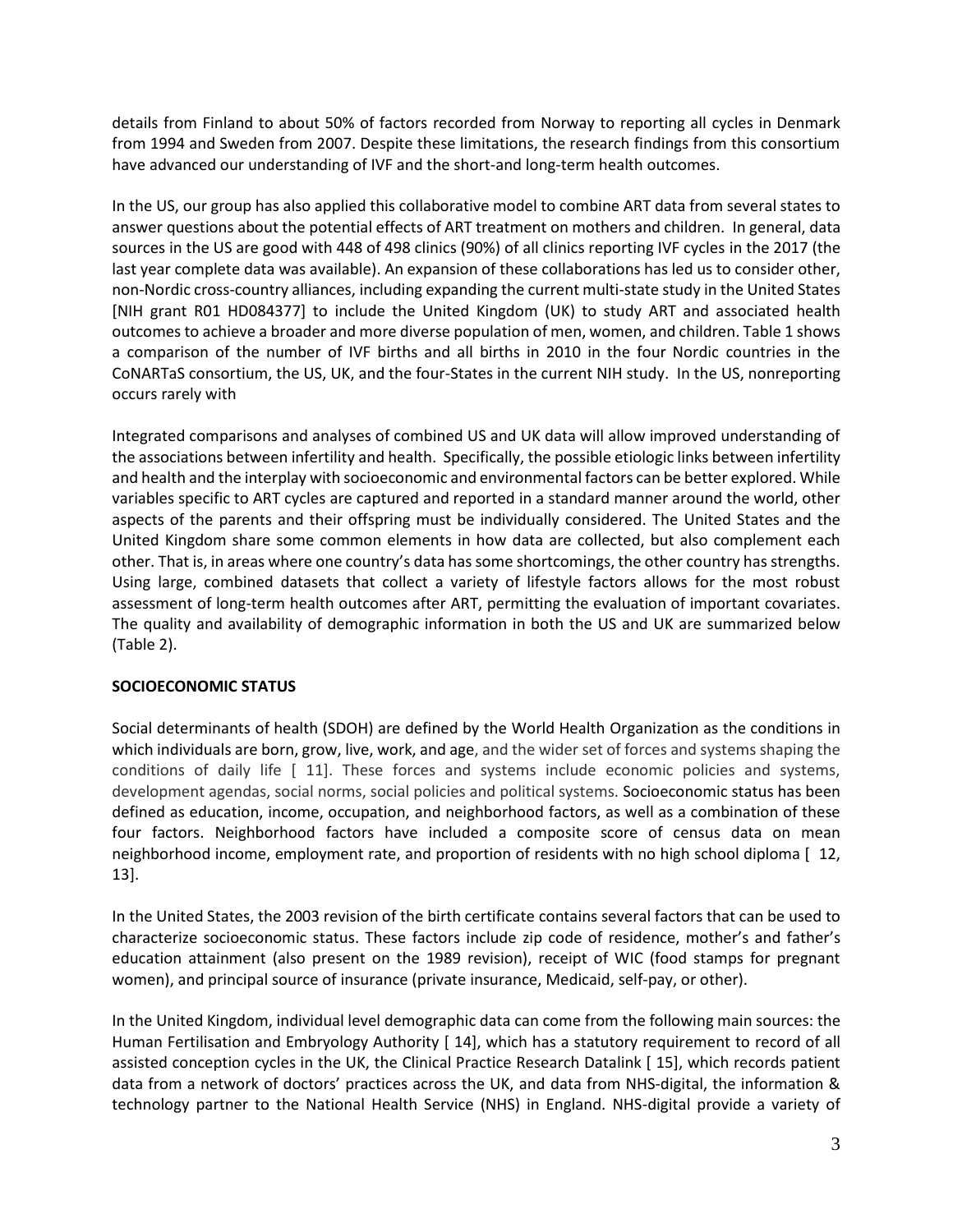demographic (and outcome) data via linkage to national datasets including, Hospital Episode Statistics (HES), records of all admissions, accident and emergency attendances and outpatient appointments at NHS hospitals in England, NHS registration data via the Personal Demographics Service and civil death registrations [ 16]. Similar data are collected by Information Services Division, National Services Scotland. In addition, over 93% of children in the UK attend state schools [ 17]. Educational data for school age children who attend state schools can be obtained from the National Pupil Database (NPD) [ 18].

Individual level socioeconomic data such as income, occupation and educational attainment for adults is not available from these sources. However, neighborhood level measures of socioeconomic status can be used as proxies for individual level data in medical research when such data is not available [ 19, 20]. The UK collects information for the Index of Multiple Deprivation which can be used for this purpose [ 21]. The use of such regional proxies introduces some bias as compared to using individual level data [ 22], although this bias can be mitigated to some extent by using aggregate measures from the smallest units of area available [ 23].

### **NEIGHBORHOOD FACTORS**

#### **United States**

Neighborhood factors can affect an individual's and family's safety, access to food, health care access and behaviors, education, social connections, and level of stress [ 24]. In addition, neighborhood factors may affect an individual's exposure to environmental threats, including air pollution, noise pollution, water quality, and environmental toxins. County-level, census-level, and census block-level data have been used to characterize geographic areas in the US and their relationship to health status [ 25-29]. As small areas comprising relatively economically homogeneous populations, census tracts contain approximately 1,800- 4,000 residents; census block groups are subdivisions of census tracts and include about 1,000 residents. Several factors can be used to characterize the neighborhood of the individual and their family. In a study of sources of socioeconomic inequality in children's reading and mathematics achievement using data from the Los Angles Family and Neighborhood Survey, mother's reading scores and average neighborhood levels of income accounted for the largest proportion of inequality in children's achievement [ 30]. Using the 2010 US census tracts, home address zip codes can be used to categorize neighborhoods by economic status (median family income), residential stability (percentage of households that did not move between 2005-2010, owner-occupied households, dwellings in multiple-unit structures, and nonfamily households) [31]. A deprivation index (a composite index of percentage of males in management and professional occupations; percentage of residents living in crowded housing; percentages of households in poverty, female-headed households with dependents, households on public assistance, and households earning <\$30,000 per year; percent with < high school education; and percent unemployed) has also been used in prior studies [ 32, 33]. Parental addresses from the birth certificate or outpatient/inpatient hospital discharge records can be geocoded to identify residential census tracts, and then linked to census data [ 34]. Summary scores based on the socioeconomic environment of a neighborhood regarding income, education, and occupation have been used in studies of coronary disease risk and mortality [ 35-37]. Neighborhood poverty has been defined in prior studies as the percentage of families below the poverty level and the percentage of youths not in school and not high school graduates according to the census tract neighborhood in which they lived [ 38].

Singh developed and validated a factor-based area deprivation index (ADI) for the United States that uses 17 poverty, education, housing, and employment indicators drawn from US census data to create a measure of socioeconomic context for a particular census-based region [ 39]. This measure has been used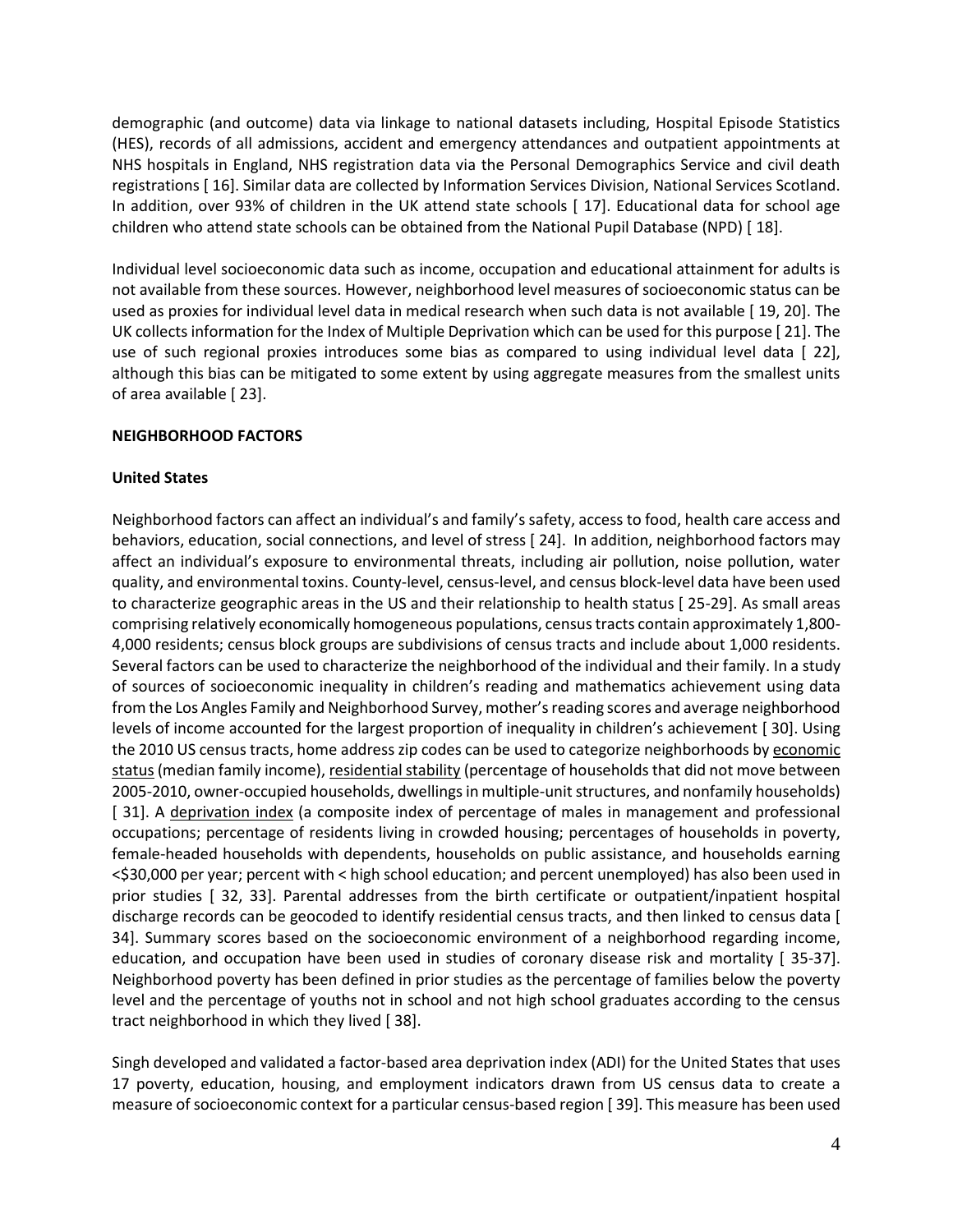in studies evaluating relationships between area deprivation and all-cause mortality, cardiovascular, cancer, and childhood mortality rates, readmission rates, and prevalence of cervical cancer and multimorbidity (two or more chronic disease conditions) [39-47].

## **United Kingdom**

The Index of Multiple Deprivation, part of the Indices of Deprivation, combines information from seven domains to produce an overall relative measure of deprivation [ 48]. These seven measures include: income deprivation; employment deprivation; education, skills and training deprivation; health deprivation and disability; crime; barriers to housing and services; and living environment deprivation. Each country within the United Kingdom produces their own Index of Multiple Deprivation using similar methodologies. The Index of Deprivation ranks every small area in England from 1 (most deprived area) to 32,844 (least deprived area). Deprivation deciles are generated to accompany these ranks, calculated by ranking the 32,844 small areas and dividing them into 10 equal groups. The small areas (also called Lower-layer Super Output Areas, or neighborhoods) are designed to be of a similar population size, averaging about 1,500 residents in each area. The Index of Multiple Deprivation has been used to characterize the socioeconomic conditions of a neighborhood, including studies of cardiovascular disease risk [ 49], life expectancy [ 50], childhood and adolescent obesity [ 51, 52], and premature mortality attributable to socioeconomic inequality [ 53]. The Index of Multiple Deprivation has been shown in various studies to be associated with higher prevalence of smoking, obesity, elevated levels of hemoglobin  $A_{1c}$  [49], premature mortality among individuals with type 1 diabetes [54], and lower likelihood of conception after in vitro fertilization [ 55].

Many studies have shown that individuals living in the most deprived areas have higher rates of physical and mental multimorbidity (the presence of two or more chronic conditions) than those living in the least deprived areas, and that these morbidities developed 10-15 years earlier [ 47, 56-62].

### **Characterizing Individual-level, family-level, and neighborhood-level SES**

Among people from all areas, the risk of multimorbidity has been shown to be increased by 50% among persons in the lowest versus highest quintile of area deprivation [ 47]. This association strengthened after adjustment for individual level of education, suggesting that neighborhood context may influence health above and beyond that of individual measures of socioeconomic status. In addition, this study showed interactions between the area deprivation index (ADI, an area-level of socioeconomic status) and age, between ADI and sex, and between ADI and individual level of education, with stronger associations in younger individuals and in women.

# **EDUCATION**

# **United States**

The 2003 revision of the US birth certificate includes eight categories of parental education (separately for mother and for father):  $8^{th}$  grade or less;  $9^{th}$  to 12<sup>th</sup> grade, no diploma; high school graduate or GED (General Educational Development); some college credit but no degree; associate degree (e.g., AA, AS); bachelor's degree (e.g., BA, AB, BS); master's degree (e.g., MA, MS, MEng, MEd, MSW, MBA); doctorate (e.g., PhD, EdD) or professional degree (e.g., MD, DDS, DVM, LLB, JD). In our group's prior analyses investigating the impacts of infertility on maternal and offspring health, we collapsed these eight categories into three categories: high school graduate or less; some college; and bachelor's degree or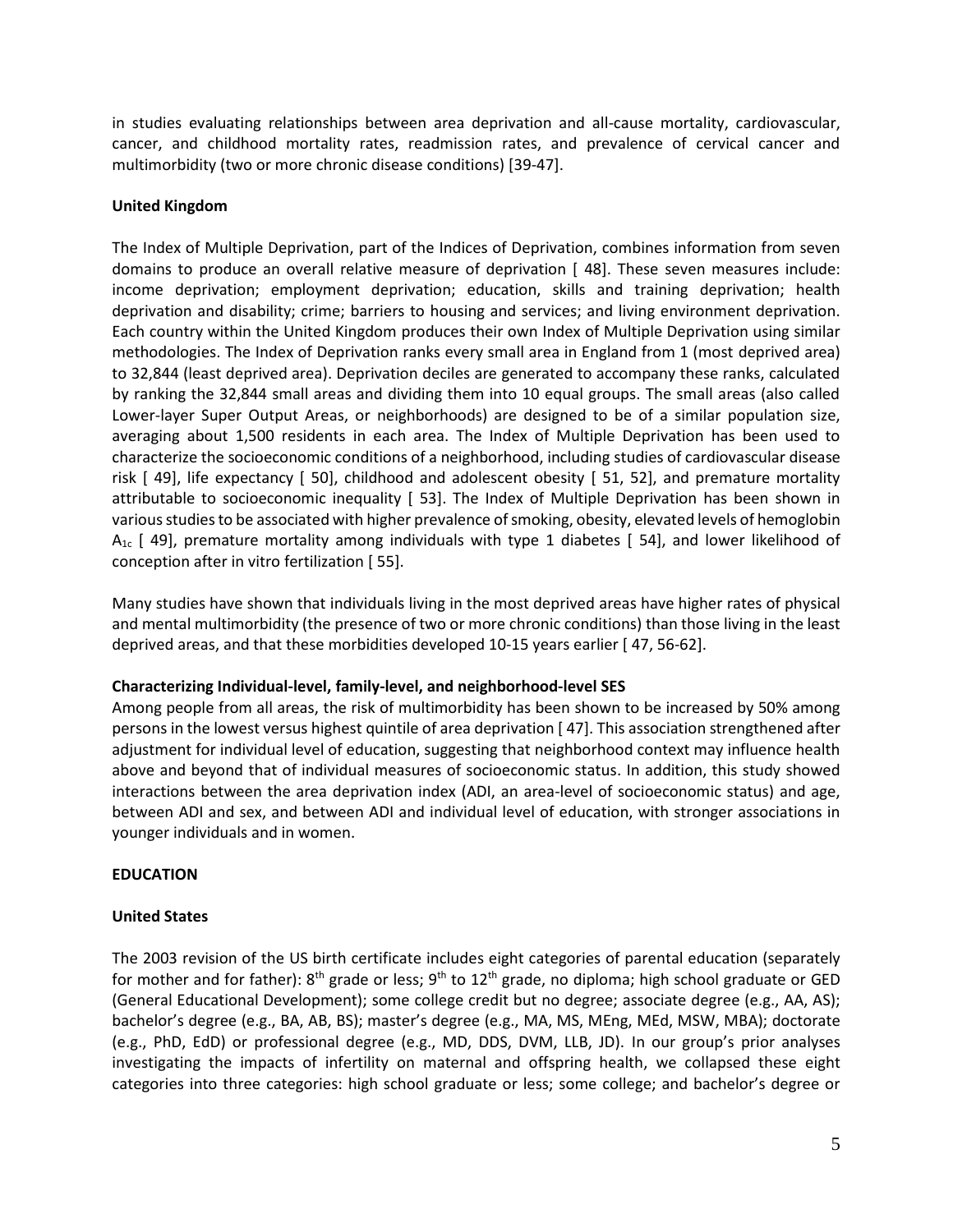higher [ 63-66]. Importantly, lower educational attainment has been shown to be associated with a greater than 50% increased risk of multimorbidity [ 67].

### **United Kingdom**

The educational background of patients is not recorded in HFEA, CPRD or HES data. For school age children attending state schools, data on educational attainment is available from the National Pupil Database, including attainment in reading, writing, math, and science at ages 7, 11 and 16 [ 68].

## **RACE AND ETHNICITY**

## **United States**

The 2003 revision of the US birth certificate includes 15 categories for parental race (separately for mother and father): white, black or African American, American Indian or Alaska Native, Asian Indian, Chinese, Filipino, Japanese, Korean, Vietnamese, Other Asian, Native Hawaiian, Guamanian or Chamorro, Samoan, Other Pacific Islander, and Other; and an additional checkbox for Hispanic origin (yes/no) and four categories of Hispanic origin (Mexican, Mexican American, Chicano; Puerto Rican; Cuban; and other Spanish/Hispanic/Latino). In the 2010 US census, there were 308.7 million residents, 16.3% were of Hispanic ethnicity [ 69]. Of the 97.6% individuals reporting being of one race in the 2010 census, 72.4% were White, 12.6% were Black or African American, 4.8% were Asian, 6.2% were other races, 0.9% were American Indian or Alaskan Native, and 0.2% were Native Hawaiian and Other Pacific Islander. In most of our prior infertility analyses, we have categorized race as White, Black or African American, Asian, and Other (or mixed), and categorized Hispanic ethnicity as yes/no [ 63-65, 70-72]. We identified significant diversity in our studies, with the number of non-white participants ranging from 8.6 to 34.5% of the study populations, and Hispanic participants ranging from 1.0 to 26.5% of the study populations.

# **United Kingdom**

The self-reported ethnic group of patients is recorded in HES data in 9 categories (1995/96 to 2000/01) and in 16 categories (2000/01 onwards) [ 73]. Patient's self-reported ethnic group is also recorded by the HFEA [ 74]. In the UK, live birth rates following IVF have been shown to differ by ethnic group [ 75]. These groups included white-British, white-Irish, white-Gypsy or Irish traveler, white-European, black-African, black-Caribbean, black-British, South Asian Bangladeshi, middle eastern, South Asian Pakistani, South Asian Indian, Other Asian, Chinese, Mediterranean European, and mixed race. According to the 2011 census, the UK includes 56.1 million inhabitants, 86.0% of whom are White. Among the specific ethnic groups, individuals from the White British ethnic group comprise the largest percentage of the population (80.5%), followed by Other White (4.4%) and Indian (2.5%). Asian ethnic groups comprise the second largest percentage of the population (7.5%), followed by Black ethnic groups (3.3%), mixed and multiple ethnic groups (2.2%), and other ethnic groups (1.0%) [ 76].

# **NATIVITY**

Information on parental nativity (born in the US versus born outside the US) is available on both the 1989 and 2003 revisions of the US birth certificate. Nativity has been shown to be an important factor in perinatal research [ 77, 78], with US-born Black women having more adverse outcomesthan their foreignborn counterparts. In the UK, HFEA data records patient's place of birth [ 73].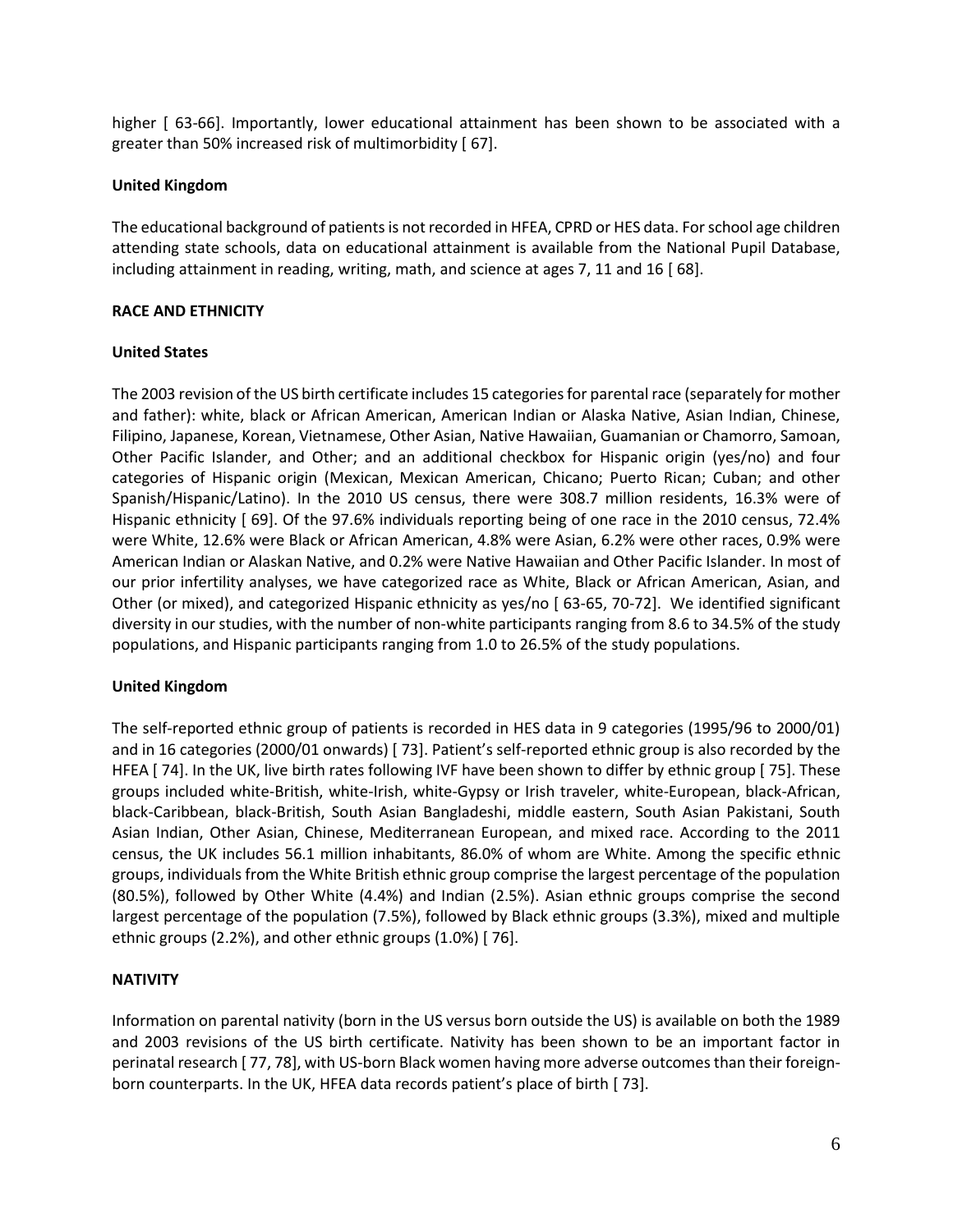### **OCCUPATION**

Data on an individual's usual occupation and type of business/industry is available on the US Standard Certificate of Death (both the 1989 and 2003 revisions). In the UK, a patient's occupation is not recorded in HFEA, CPRD or HES data.

#### **INCOME**

Two items on the 2003 revision of the US birth certificate can be used to indicate lower income status: the mother's receipt of WIC during the pregnancy, and Medicaid (government assistance) as the principal source of payment for the delivery. The income eligibility guidelines for the WIC program is 185% of the Federal Poverty Level, adjusted for household size; for 2019-20, the annual income levels are \$23,107, \$31,284, \$39,461, and \$47,638 for households of 1-4 persons, respectively. In the UK, the patient's income group is not recorded in HFEA, CPRD or HES data.

#### **HEALTH INSURANCE**

In the US health insurance coverage includes private insurance (employment-based, direct-purchase, and TRICARE) or public insurance (Medicare, Medicaid, and CHAMPVA or VA). The single largest source of health coverage in the US is Medicaid, a joint federal and state program that together with the Children's Health Insurance Program (CHIP) provides health coverage to over 72.5 million US citizens. Federal law requires States to provide Medicaid to certain groups of individuals, including low-income families, qualified pregnant women and children, and individuals receiving Supplemental Security Income (SSI). In addition, States may offer coverage to individuals receiving home and community-based services and children in foster care who are not otherwise eligible. The Affordable Care Act of 2010 created the opportunity for States to expand Medicaid to cover nearly all low-income Americans under age 65, with eligibility for children and adults extended to at least 133% of the Federal Poverty Level (FPL). For 2019- 20, the Federal Poverty Level is \$12,490, \$16,910, \$21,330, \$25,750 annual income for households of 1-4 persons, respectively. Estimates of percent of individuals without health insurance in the four US study States include <5% in Massachusetts, 5.0-6.9% in New York, 9.0-11.9% in North Carolina, and ≥12.0% in Texas [ 79]. In the UK, when a patient is admitted to an NHS hospital as a private patient this is recorded in HES data [ 74]. In 2015, an estimated 10.5% of the UK population had private voluntary health insurance [ 80].

### **ACCESS TO INFERTILITY TREATMENT AND NATIONAL GUIDELINES**

#### **United States**

As of 2020, 18 States have mandated insurance coverage for infertility treatment, including Arkansas, California, Colorado, Connecticut, Delaware, Hawaii, Illinois, Louisiana, Maryland, Massachusetts, Montana, New Hampshire, New Jersey, New York, Ohio, Rhode Island, Texas, and West Virginia. The American Society of Reproductive Medicine/Society for Assisted Reproduction issue guidelines on number of embryos to transfer by maternal age, reproductive history, and treatment factors, but there are no other restrictions regarding parental age, BMI, or other factors.

#### **United Kingdom**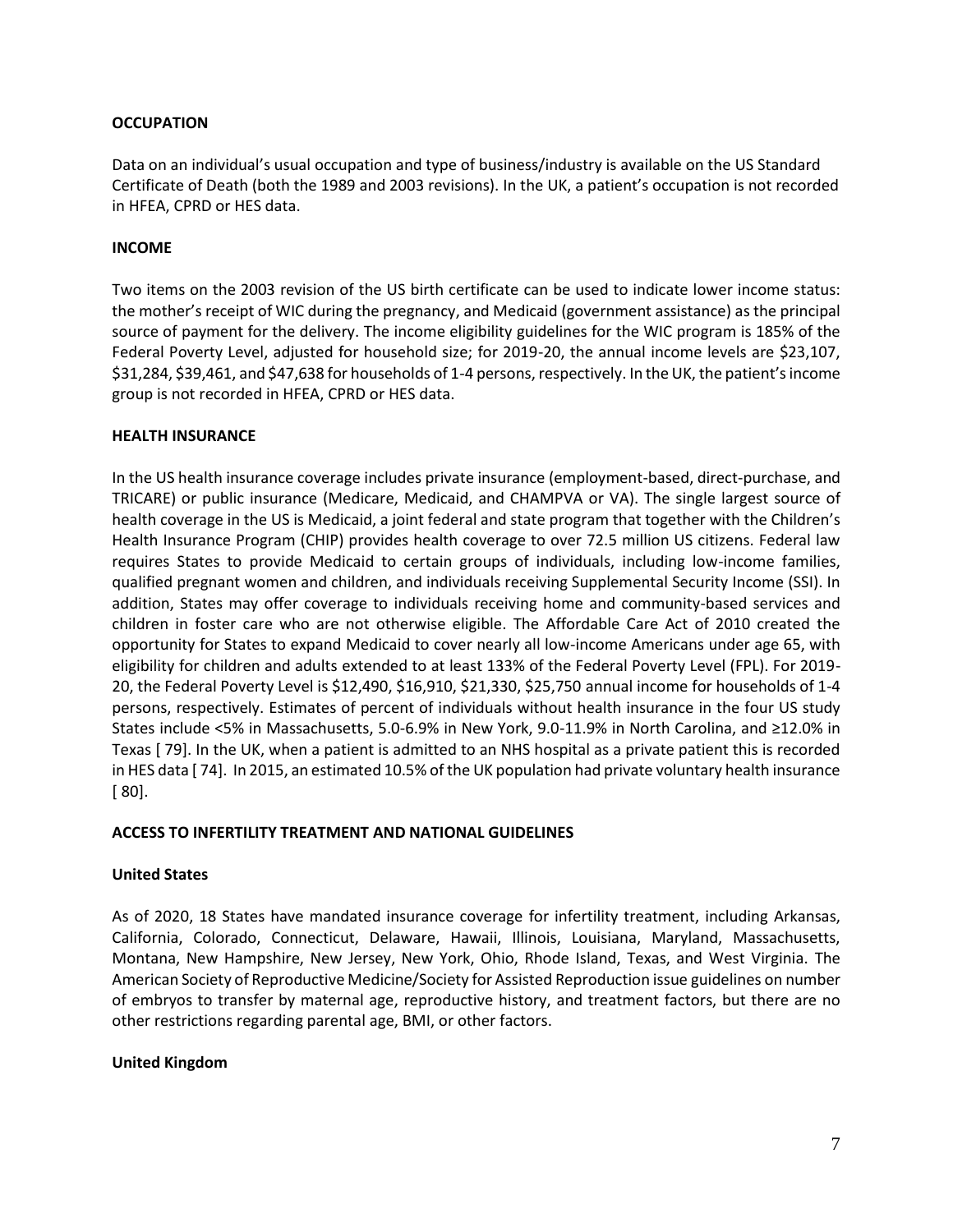IVF treatment is offered by the UK National Health Service (NHS) if certain criteria are met, although as health care is devolved, the separate nations of the UK (England, Wales, Scotland and Northern Ireland) can provide different access. If an individual or couple does not meet these criteria, they can pay for private IVF treatment. The National Institute for Health and Care Excellence (NICE) fertility guidelines are those primarily used in the England and Wales [ 81]. While NICE guidelines currently recommend that all citizens diagnosed with infertility should be offered at least 3 cycles of IVF, the level of funding (and therefore access criteria) is set nationally in Scotland, Wales and Northern Ireland, but in England is currently determined by 208 local Clinical Commissioning Groups (CCGs) leading to considerable local variation in access to NHS funding: the so called 'postcode lottery'. Only a minority of CCGs (12% currently) allow women aged up to and including age 39 the recommended 3 cycles of IVF, and a growing number provide no funding. In addition, some CCGs impose further local criteria, such as BMI, smoking status, or whether or not either partner currently has any previous children from other relationship. The source of funding is recorded by the HFEA for each treatment cycle in the UK, but since 2009, patients have been able to 'opt out' of having their identifiable data used in research. It is not clear whether those who opt out are more or less likely to be in receipt of NHS funding.

## **COMPARABILITY OF IVF TREATMENTS BETWEEN the UK and US**

There are many similarities in the practice of ART between the United States and the United Kingdom. In both countries, like in most of the world, ART includes ovarian stimulation, oocyte retrieval, fertilization by either conventional IVF or intracytoplasmic sperm injection (ICSI), culture of embryos and embryo transfer, with GIFT and ZIFT rarely practiced in the past two decades. Frozen embryo transfer has historically been used for only surplus embryos which were not transferred during the fresh cycle. However, more recently, IVF treatment has increasingly involved freezing all embryos, and frozen embryo transfers have become a more important contribution to the number of babies born by IVF.

In the United States, ovarian stimulation often aims for 15-20 oocytes, if this number of eggs can be retrieved in light of a woman's ovarian reserve: in the UK, 15 is also regarded as an optimal number, based on analysis of success rates [82]. ICSI is commonly used for mild to severe male factor infertility in both countries, but also widely used without a 'male factor' indication in the US (approximately 69% in the US), but much less so in the UK, with current data showing a small decline in its usage to approximately 30% of all IVF cycles [83, 84]. In the last several years, embryo biopsy with preimplantation genetic testing is being increasingly utilized in the US, with much more limited usage in the UK. The number of embryos transferred has fallen significantly in the United States over the past decade [ 82], from an average of 4 at all ages in 1995 to under 2 embryos in women less than 35 years of age in 2017. There has also been a dramatic increase in the percentage of single embryo transfers performed, from effectively 0 in 2002 to 30% of all embryo transfers in women less than age 35 in 2014 and 34.7 in 2015 [ 83, 85]. In UK, an active promotion of single elective embryo transfer (One at a Time) by the regulator, the HFEA, to reduce the multiple pregnancy rate has led to the rate being reduced from 24% in 2008 to 8% at a national level [84], below the target set some years ago of 10% which was achieved in 2017. Given the evolution of the practice of IVF and the efficiency of data collection, analysis of more recent data may prove better suited to certain clinical studies of IVF.

# **SUMMARY AND CONCLUSIONS**

The United States and the United Kingdom share some common elements of ART practice and in how data are collected regarding long-term outcomes. Missing data elements will vary based on data source, which will create methodologic challenges inherent in large administrative databases. However, the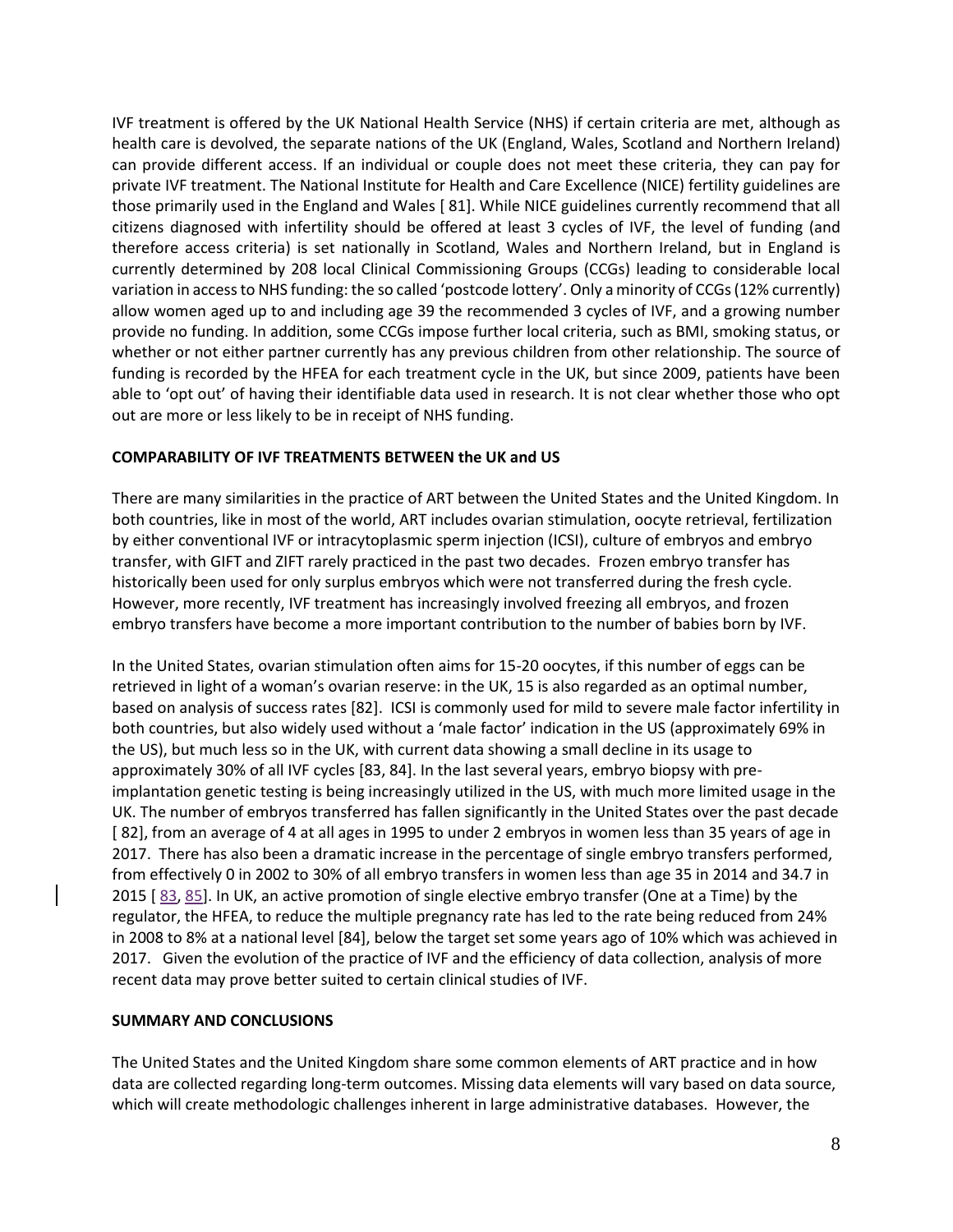monitoring of ART in these two countries each bring strengths that complement each other's limitations. Integrated comparisons and analyses of combined US and UK data will allow improved understanding of the associations between infertility and health in patients and their children on a large, racially and ethnically diverse population scale.

# **REFERENCES**

- 1. Dyer S, Chambers GM, de Mouzon J, et al. International Committee for Monitoring Assisted Reproductive Technology world report: Assisted Reproductive Technology 2008, 2009, 2010. Human Reproduction 2016; 31:1588-1609.
- 2. Adamson GD, de Mouzon J, Chambers GM, et al. International Committee for Monitoring Assisted Reproductive Technology: world report on assisted reproductive technology, 2011. Fertility and Sterility 2018; 110:1067-1080.
- 3. Opdahl S, Henningsen AKA, Bergh C, Gissler M, Romundstad LB, Petzold M, Tiitinen A, Wennerholm UB, Pinborg AB. Data resource profile: the Committee of Nordic Assisted Reproductive Technology and Safety (CoNARTaS) cohort. International Journal of Epidemiology 2019; 1-8. Doi: 10.1093/ije/dyz228.
- 4. Wennerholm UB, Henningsen AKA, Romundstad LB, Bergh C, Pinborg A, Skjaerven R, Forman J, Gissler M, Nygren KG, Tiitinen A. Perinatal outcomes of children born after frozen-thawed embryo transfer: a Nordic cohort study from the CoNARTaS group. Human Reproduction 2013; 28:2545- 2553.
- 5. Henningsen AA, Wennerholm UB, Gissler M, Romundstad LB, Nygren KG, Tiitinen A, Skjaerven R, Andersen AN, Lidegaard O, Forman JL, Pinborg A. Risk of stillbirth and infant deaths after assisted reproductive technology: a Nordic study from the CoNARTaS group. Human Reproduction 2014; 29:1090-1096.
- 6. Sundh KJ, Henningsen AKA, Källen K, Bergh C, Romundstad LB, Gissler M, Pinborg A, Skjaerven R, Tiitinen A, Vassard D, Lannering B, Wennerholm UB. Cancer in children and young adults born after assisted reproductive technology: a Nordic cohort study from the Committee of Nordic ART and Safety (CoNARTaS). Human Reproduction 2014; 29:2050-2057.
- 7. Henningsen AA, Gissler M, Skjaerven R, Bergh C, Tiitinen A, Romundstad LB, Wennerholm UB, Lidegaard O, Andersen AN, Forman JL, Pinborg A. Trends in perinatal health after assisted reproduction: a Nordic study from the CoNARTaS group. Human Reproduction 2015; 30:710-716.
- 8. Opdahl S, Henningsen AA, Tiitinen A, Bergh C, Pinborg A, Romundstad PR, Wennerholm UB, Gissler M, Skjaerven R, Romundstad LB. Risk of hypertensive disorders in pregnancies following assisted reproductive technology: a cohort study from the CoNARTaS group. Human Reproduction 2015; 30:1724-1731.
- 9. Ernstad EG, Spangmose AL, Opdahl S, Henningsen AKA, Romundstad LB, Tiitinen A, Gissler M, Wennerholm UB, Pinborg A, Bergh C, Malchau SS. Perinatal and maternal outcome after vitrification of blastocysts: a Nordic study in singletons from the CoNARTaS group. Human Reproduction 2019; 34:2282-2289.
- 10. Henningsen AA, Gissler M, Rasmussen S, Opdahl S, Wennerholm UB, Spangsmose AL, Tiitinen A, Bergh C, Romundstad LB, Laivuori H, Forman JL, Pinborg A, Lidegaard O. Imprinting disorders in children born after ART: a Nordic study from the CoNARTaS group. Human Reproduction 2020; 35:1178-1184.
- 11. World Health Organization. [www.who.int/social\\_determinants/en/](http://www.who.int/social_determinants/en/) accessed April 23, 2020.
- 12. Pampalon R, Hamel D, Gamache P, Philibert MD, Raymond G, Simpson A. An area-based material and social deprivation index for public health in Québec and Canada. Canadian Journal of Public Health 2012; 103:S17-22.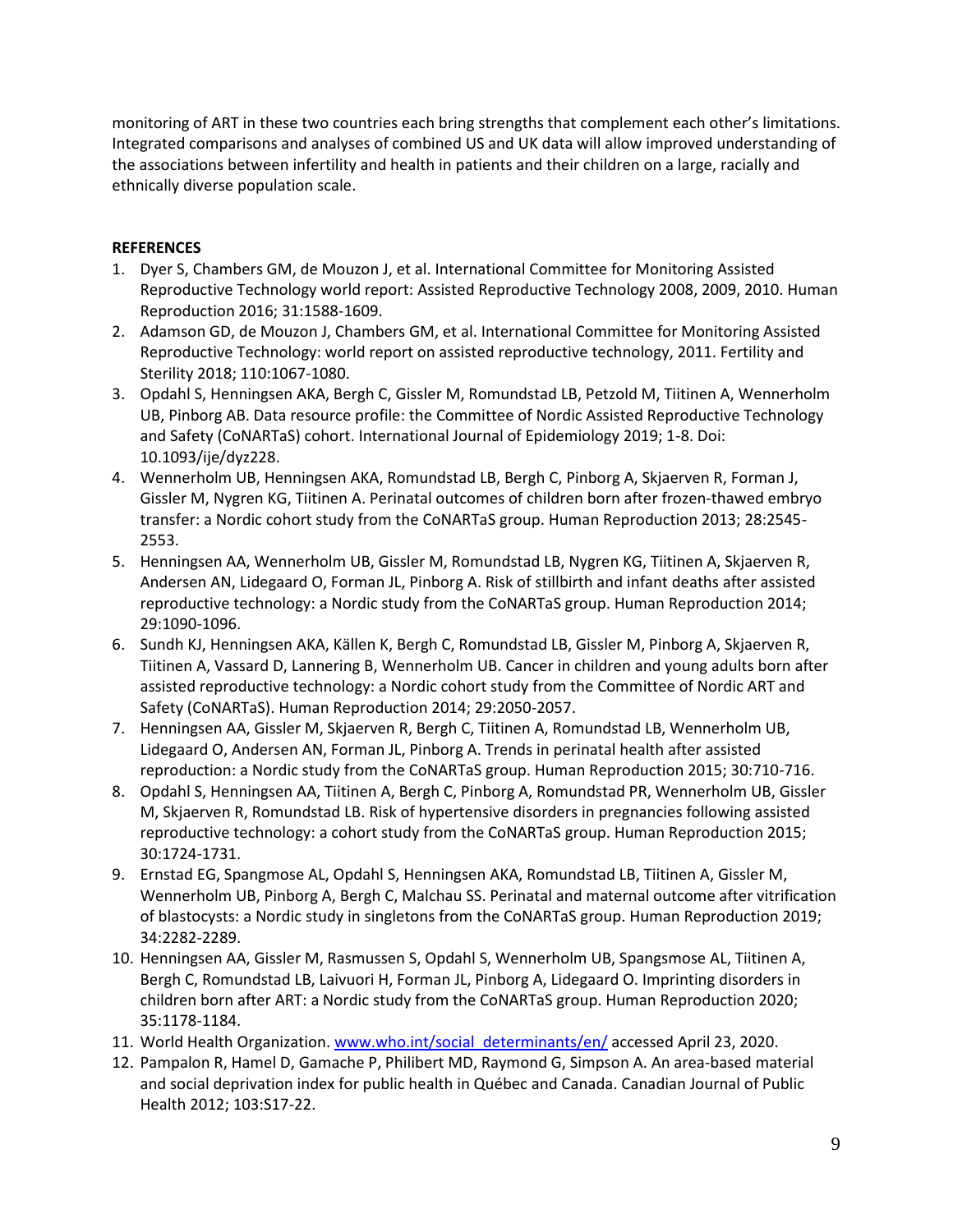- 13. Auger N, Little J, Arbour L, Bilodeau-Bertrand M, Mayrand M-H. Future risk of cancer in women who have children with birth defects. Annals of Epidemiology 2019; 37:57-63.
- 14. HFEA, Human Fertilisation and Embryology Authority. Retrieved from https://www.hfea.gov.uk/ Accessed May 11, 2020.
- 15. CPRD, Clinical Practice Research Datalink. Retrieved from [https://www.cprd.com.](https://www.cprd.com./) Accessed May 11, 2020.
- 16. NHS Digital, Hospital Episode Statistics. Retrieved from [https://digital.nhs.uk/data-and](https://digital.nhs.uk/data-and-information/data-tools-and-services/data-services/hospital-episode-statistics)[information/data-tools-and-services/data-services/hospital-episode-statistics,](https://digital.nhs.uk/data-and-information/data-tools-and-services/data-services/hospital-episode-statistics) Accessed May 11, 2020.
- 17. UK Government, Main tables: Schools, pupils and their characteristics 2019. Retrieved from [https://www.gov.uk/government/statistics/schools-pupils-and-their-characteristics-january-2019,](https://www.gov.uk/government/statistics/schools-pupils-and-their-characteristics-january-2019) Accessed May 13, 2020.
- 18. UK Data Service, National Pupil Database. Retrieved from [https://beta.ukdataservice.ac.uk/datacatalogue/series/series?id=2000108,](https://beta.ukdataservice.ac.uk/datacatalogue/series/series?id=2000108) Accessed May 13, 2020.
- 19. Bryere J, Pornet C, Copin N, et al. Assessment of the ecological bias of seven aggregate social deprivation indices. BMC Public Health 2017; 17.
- 20. Krieger N. Overcoming the Absence of Socioeconomic Data in Medical Records Validation and Application of a Census-Based Methodology. American Journal of Public Health 1992; 82(5): 703- 710.
- 21. Strong M, Maheswaran R, Pearson T. A comparison of methods for calculating general practice level socioeconomic deprivation. Int J Health Geogr 2006; 5: 29.
- 22. Geronimus AT, Bound J. Use of census-based aggregate variables to proxy for socioeconomic group: Evidence from national samples. American Journal of Epidemiology 1998; 148(5): 475-486.
- 23. Soobader MJ, LeClere FB, Hadden W, et al. Using aggregate geographic data to proxy individual socioeconomic status: Does size matter? American Journal of Public Health 2001; 91(4): 632-636.
- 24. Diez Roux AV and Mair C. Neighborhoods and health. Annals of the New York Academy of Science 2010; 1186:125-145.
- 25. Culhane JF and Elo IT. Neighborhood context and reproductive health. American Journal of Obstetrics and Gynecology 2005; 192:S22-9.
- 26. Cunningham SA, Patel SA, Beckles GL, Geiss LS, Mehta N, Imperatore G. County-level contextual factors associated with diabetes incidence in the United States. Annals of Epidemiology 2018; 28:20- 25.
- 27. Hillemeier M, Lynch J, Harper S, Casper M, Data set directory of social determinants of health at the local level. Atlanta: US Department of Health and Human Services, Centers for Disease Control and Prevention, 2004.
- 28. Kolak M, Bhatt J, Park YH, Padrón NA, Molefe A. Quantification of neighborhood-level social determinants of health in the continental United States. JAMA Network Open 2020; 3(1):e1919928.
- 29. Rajaratnam JK, Burke JG, O'Campo P. Maternal and child health and neighborhood context: The selection and construction of area-level variables. Health & Place 2006; 12:547-556.
- 30. Sastry N and Pebley AR. Family and neighborhood sources of socioeconomic inequality in children's achievement. Demography 2010; 47:777-800.
- 31. Rosso AL, Flatt JD, Carlson MC, Lovasi GS, Rosano C, Brown AF, Matthews KA, Gianaros PJ. Neighborhood socioeconomic status and cognitive function in late life. American Journal of Epidemiology 2016; 183:1088-1097.
- 32. Richards JL, Chapple-McGruder T, Williams BL. Does neighborhood deprivation modify the effect of preterm birth on children's first grade academic performance? Social Science & Medicine 2015; 132:122-131.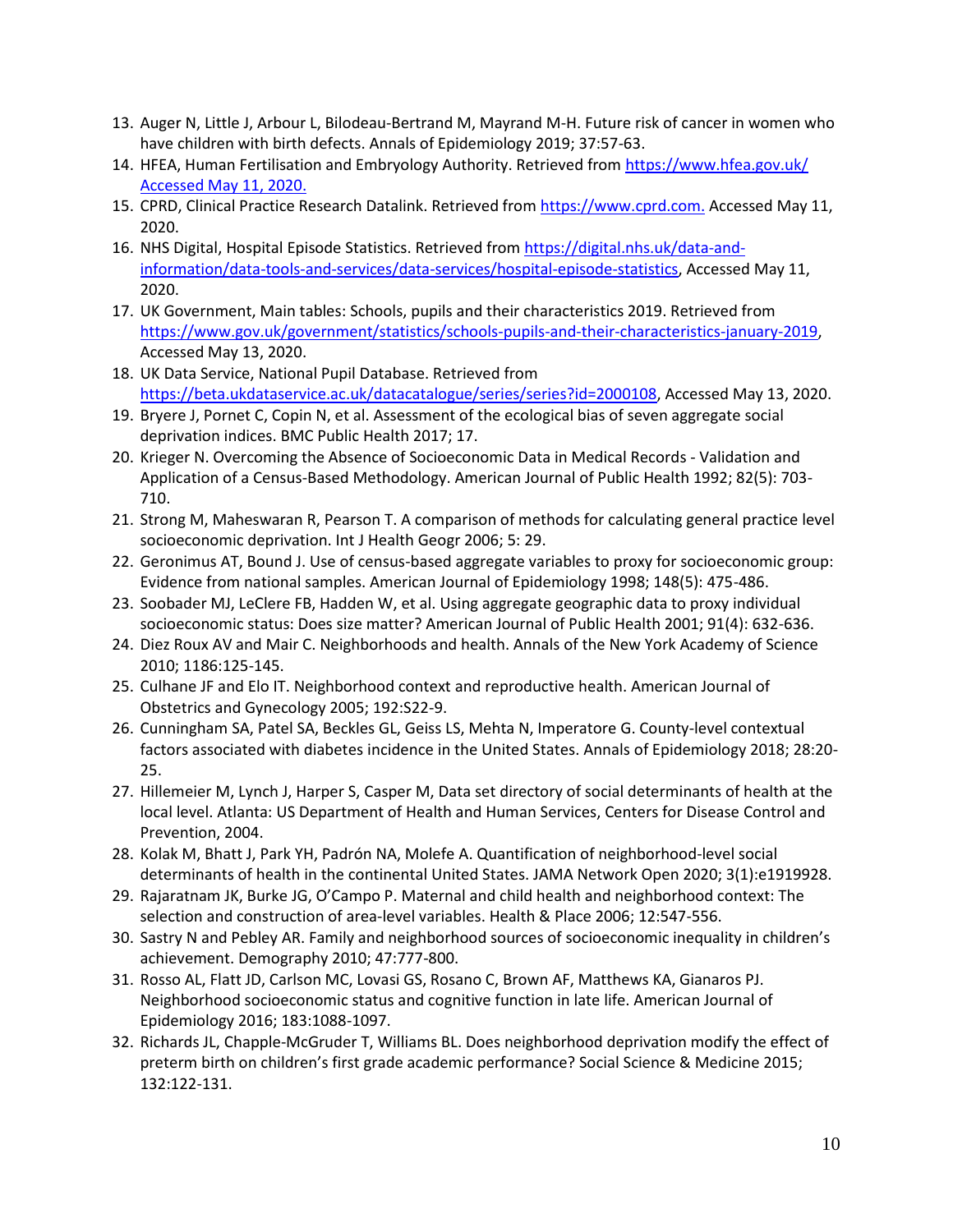- 33. Messer LC, Laraia BA, Kaufman JS, Eyster J, Holzman C, Culhane J, Elo I, Burke JG, O'Campo P. The development of a standardized neighborhood deprivation index. Journal of Urban Health 2006; 83:1041-62.
- 34. O'Campo P, Burke JG, Culhane J, Elo IT, Eyster J, Holzman C, Messer LC, Kaufman JS, Laraia BA. Neighborhood deprivation and preterm birth among non-Hispanic black and white women in eight geographic areas in the United States. American Journal of Epidemiology 2007; 167:155-163.
- 35. Diez Roux AV, Merkin SS, Arnett D, Chambless L, Massing M, Nieto FJ, Sorlie P, Szklo M, Tyroler HA, Watson RL. Neighborhood of residence and incidence of coronary heart disease. New England Journal of Medicine 2001; 345:99-106.
- 36. Bosma H, van de Mheen D, Borsboom GJJM, Mackenbach JP. Neighborhood socioeconomic status and all-cause mortality. American Journal of Epidemiology 2001; 153:363-371.
- 37. Nordstrom CK, Diez Roux AV, Jackson SA, Gardin JM. The association of personal and neighborhood socioeconomic indicators with subclinical cardiovascular disease in an elderly cohort. The cardiovascular health study. Social Science & Medicine 2004; 59:2139-2147.
- 38. Andreias L, Borawski E, Schluchter M, Taylor HG, Klein N, Hack M. Neighborhood influences on the academic achievement of extremely low birth weight children. Journal of Pediatric Psychology 2010; 35:275-283.
- 39. Singh GK. Area deprivation and widening inequalities in US mortality, 1969-1998. American Journal of Public Health 2003; 93:1137-43.
- 40. Singh GK, Azuine RE, Siahpush M, Kogan MD. All-cause and cause-specific mortality among US youth: Socioeconomic and urban-rural disparities and international patterns. Journal of Urban Health 2013; 90:388-405.
- 41. Singh GK, Miller BA, Hankey BF. Changing area socioeconomic patterns in US cancer mortality, 1950- 1998: Part II—Lung and colorectal cancers Journal of the National Cancer Institute 2002; 94:916-25.
- 42. Singh GK, Miller BA, Hankey BF, Edwards BK. Persistent area socioeconomic disparities in US incidence of cervical cancer, mortality, stage, and survival, 1975-2000. Cancer 2004; 101:1051-7.
- 43. Singh GK, Siahpush M. Increasing inequalities in all-cause and cardiovascular mortality among US adults aged 25-64 years by area socioeconomic status, 1968-1998. International Journal of Epidemiology 2002; 31:600-13.
- 44. Singh GK, Siahpush M. Widening socioeconomic inequalities in US life expectancy, 1980-2000. International Journal of Epidemiology 2006; 35:969-79.
- 45. Singh GK, Williams SD, Siahpush M, Mullhollen A. Socioeconomic, rural-urban, and racial inequalities in US cancer mortality: Part I—All cancers and lung cancer; Part II—Colorectal, prostate, breast, and cervical cancers. Journal of Cancer Epidemiology 2011; 2011:107497.
- 46. Kind AJH, Jencks S, Brock J, Yu M, Bartels C, Ehlenbach W, Greenberg C, Smith M. Neighborhood socioeconomic disadvantage and 30-day rehospitalization. Annals of Internal Medicine 2014; 161:765-774.
- 47. Chamberlain AM, Rutten LJF, Wilson PM, Fan C, Boyd CM, Jacobson DJ, Rocca WA, St. Sauver JL. Neighborhood socioeconomic disadvantage is associated with multimorbidity in a geographically defined community. BMC Public Health 2020; 20:13. Doi.og/10.1186/s12889-019-8123-0.
- 48. McLennan D, Noble S, Noble M, Plunkett E, Wright G, Gutacker N. The English Indices of Deprivation 2019. Technical Report. Ministry of Housing, Communities and Local Government, September 2019.
- 49. Whittaker E, Read SH, Colhoun HM, Lindsay RS, McGurnaghan S, McKnight JA, Sattar N, Wild SH, on behalf of the Scottish Diabetes Research Network Epidemiology Group. Socio-economic differences in cardiovascular disease risk factor prevalence in people with type 2 diabetes in Scotland: A crosssectional study. Diabetic Medicine 2020; doi:10.111/dme.14297.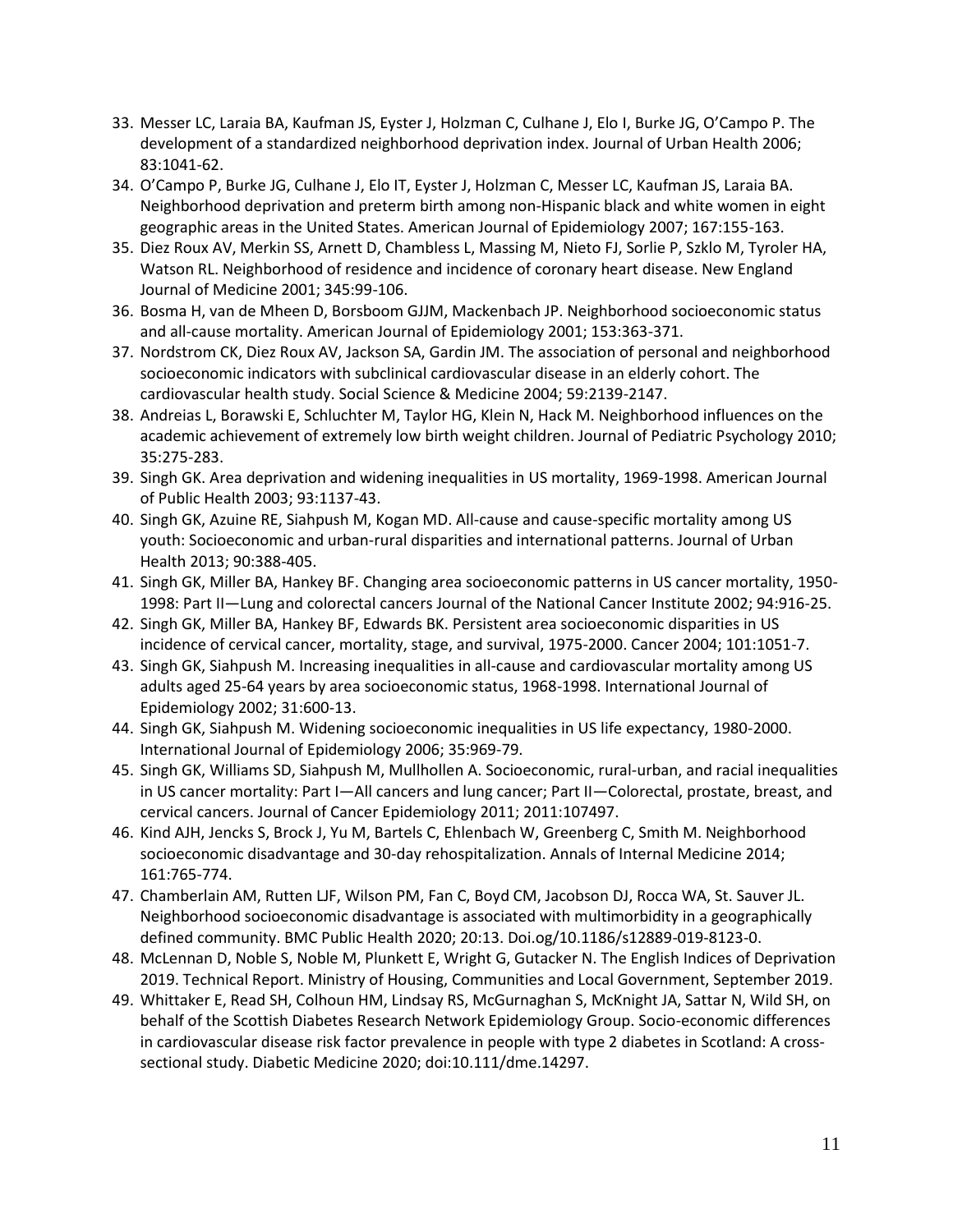- 50. Johnson O, Diggle P, Giorgi E. Dealing spatial misalignment to model the relationship between deprivation and life expectancy: A model-based geostatistical approach. International Journal of Health Geographics 2020; 19:6
- 51. Mireku MO and Rodriguez A. Family income gradients in adolescent obesity, overweight and adiposity persist in extremely deprived and extremely affluent neighbourhoods but not in middleclass neighbourhoods: Evidence from the UK Millennium Cohort Study. International Journal of Environmental Research and Public Health 2020; 17:418; doi:10.3390/ijerph17020418.
- 52. Twaits A and Alwan NA. The association between area-based deprivation and change in body-mass index over time in primary school children: A population-based cohort study in Hampshire, UK. International Journal of Obesity 2020; 44:628-636.
- 53. Lewer D, Jayatunga W, Aldridge RW, Edge C, Marmot M, Story A, Hayward A. Premature mortality attributable to socioeconomic inequality in England between 2003 and 2018: An observational study. Lancet Public Health 2020; 5:e33-41.
- 54. Campbell RAS, Colhoun HM, Kennon B, McCrimmon RJ, Sattar N, McKnight J, Wild SH. Socioeconomic status and mortality in people with type 1 diabetes in Scotland 2006-2015: A retrospective study. Diabetic Medicine 2020; doi:10.111/dme.14239.
- 55. Richardson AL, Baskind NE, Karuppusami R, Balen AH. Effect of deprivation on in vitro fertilization outcome: A cohort study. British Journal of Obstetrics and Gynaecology 2019; 127:458-465.
- 56. Barnett K, Mercer SW, Norbury M, Watt G, Wyke G, Guthrie B. Epidemiology of multimorbidity and implications for health care, research, and medical education: A cross-sectional study. Lancet 2012; 380(9836):37-43.
- 57. Katikireddi SV, Skivington K, Leyland AH, Hunt K, Mercer SW. The contribution of risk factors to socioeconomic inequalities in multimorbidity across the lifecourse: A longitudinal analysis of the Twenty-07 cohort. BMC Medicine 2017; 15 (1):152.
- 58. Macleod U, Mitchell E, Black M, Spence G. Comorbidity and socioeconomic deprivation: An observational study of the prevalence of comorbidity in general practice. European Journal of General Practice 2004; 10(1):24-6.
- 59. Mercer SW, Watt GC. The inverse care law: Clinical primary care encounters in deprived and affluent areas of Scotland. Annals of Family Medicine 2007; 5(6):503-10.
- 60. McLean G, Gunn J, Wyke S, Guthrie B, Watt S, Watt GC, Blane DN, Mercer SW. The influence of socioeconomic deprivation on multimorbidity at different ages: A cross-sectional study. British Journal of General Practice 2014; 64(624):e440-7.
- 61. Salisbury C, Johnson L, Purdy S, Valderas JM, Montgomery AA. Epidemiology and impact of multimorbidity in primary care: A retrospective cohort study. British Journal of General Practice. 2011; 61(582):e12-21.
- 62. Walker AE. Multiple chronic diseases and quality of life patterns emerging from a large national sample. Australia Chronic Illness 2007; 3(3):202-18.
- 63. Luke B, Gopal D, Cabral H, Diop H, Stern JE. Perinatal outcomes of singleton siblings: The effects of maternal fertility status and ART treatment. Journal of Assisted Reproduction and Genetics. 2016; 33(9):1203-13.
- 64. Luke B, Gopal D, Stern JE, Diop H. Pregnancy, birth, and infant outcomes by maternal fertility status: The Massachusetts Outcomes Study of Assisted Reproductive Technology. American Journal of Obstetrics and Gynecology, 2017; 217:327.e1-14.
- 65. Luke B, Gopal D, Stern JE, Diop H. Adverse pregnancy, birth, and infant outcomes in twins: Effects of maternal fertility status and infant gender combination. The Massachusetts Outcomes Study of Assisted Reproductive Technology. American Journal of Obstetrics and Gynecology, 2017; 217:330.e1-15.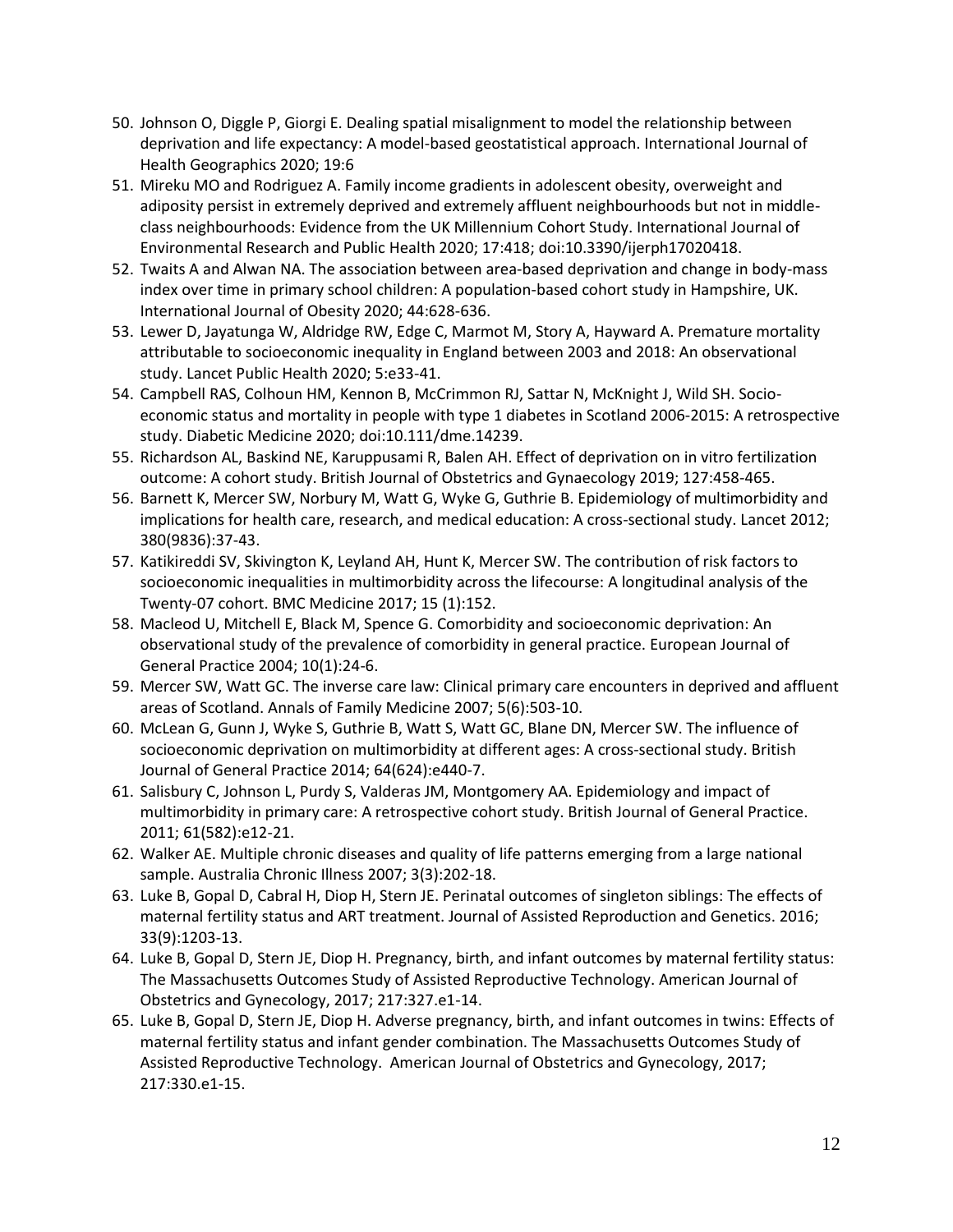- 66. Spector LG, Brown MB, Wantman E, Letterie GS, Toner JP, Doody KJ, Ginsburg E, Williams M, Koch L, Schymura MJ, Luke B. Risk of childhood cancer after in vitro fertilization in the United States. JAMA Pediatrics 2019. Doi:10.1001/jamapediatrics.2019.0392.
- 67. Pathirana TI and Jackson CA. Socioeconomic status and multimorbidity: A systematic review and meta-analysis. Australia and New Zealand Journal of Public Health 2018; 42 (2):186-94.
- 68. NPD Data, Find and explore data in the National Pupil Database. Retrieved from [https://find-npd](https://find-npd-data.education.gov.uk/)[data.education.gov.uk/,](https://find-npd-data.education.gov.uk/) Accessed May 13, 2020.
- 69. Humes KR, Jones NA, Ramirez RR. Overview of Race and Hispanic Origin: 2010. United States Census Briefs. US Department of Commerce. Economics and Statistics Administration. March 2011, pp. 1- 24.
- 70. Kasman AM, Li S, Luke B, Sutcliffe AG, Pacey AA, Eisenberg ML. Male infertility and future cardiometabolic health: Does the association vary by sociodemographic factors? Journal of Urology 2019; 133:121-128.
- 71. Luke B, Brown MB, Eisenberg ML, Callan C, Botting BJ, Pacey A, Sutcliffe AG, Baker VL. In vitro fertilization and risk for hypertensive disorders of pregnancy: Associations with treatment parameters. American Journal of Obstetrics and Gynecology 2020; 222:350. E1-13.
- 72. Luke B, Brown MB, Wantman E, Baker VL, Doody KJ, Seifer DB, Spector LG. Risk of severe maternal morbidity by maternal fertility status: A US study in 8 states. American Journal of Obstetrics and Gynecology 2019; 220:195. E1-12.
- 73. HFEA, Data Dictionary. Downloaded from [https://www.hfea.gov.uk/about-us/our-data/,](https://www.hfea.gov.uk/about-us/our-data/) Accessed May 11, 2020.
- 74. HES, Data Dictionary Admitted Patient Care. Downloaded fro[m https://digital.nhs.uk/data-and](https://digital.nhs.uk/data-and-information/data-tools-and-services/data-services/hospital-episode-statistics/hospital-episode-statistics-data-dictionary)[information/data-tools-and-services/data-services/hospital-episode-statistics/hospital-episode](https://digital.nhs.uk/data-and-information/data-tools-and-services/data-services/hospital-episode-statistics/hospital-episode-statistics-data-dictionary)[statistics-data-dictionary.](https://digital.nhs.uk/data-and-information/data-tools-and-services/data-services/hospital-episode-statistics/hospital-episode-statistics-data-dictionary) Accessed May 11, 2020.
- 75. Maalouf W, Maalouf W, Campbell B, et al. Effect of ethnicity on live birth rates after in vitro fertilisation/intracytoplasmic sperm injection treatment: analysis of UK national database. BJOG 2017; 124(6): 904-910.
- 76. Population of England and Wales. [www.ethnicity-facts-figures.service.gov.uk.](http://www.ethnicity-facts-figures.service.gov.uk/) Accessed July 1, 2020.
- 77. David RJ, Collins JW Jr. Differing birth weight among infants of US-born Blacks, African-born Blacks, and US-born Whites. New England Journal of Medicine 1997; 337:1209-14.
- 78. Pallotto EK, Collins JW, David RJ. Enigma of maternal race and infant birth weight: A populationbased study of US-born Black and Caribbean-born Black women. American Journal of Epidemiology 2000; 151:1080-5.
- 79. Berchick ER, Barnett JC, Upton RD. Health Insurance Coverage in the United States: 2019. Current Population Reports, P60-267(RV). US Government Printing Office, Washington, DC, 2019.
- 80. Office for National Statistics, UK Health Accounts: 2016. Retrieved from [https://www.ons.gov.uk/peoplepopulationandcommunity/healthandsocialcare/healthcaresystem/b](https://www.ons.gov.uk/peoplepopulationandcommunity/healthandsocialcare/healthcaresystem/bulletins/ukhealthaccounts/2016) [ulletins/ukhealthaccounts/2016,](https://www.ons.gov.uk/peoplepopulationandcommunity/healthandsocialcare/healthcaresystem/bulletins/ukhealthaccounts/2016) Accessed July 26, 2020.
- 81. NICE Guidelines. www.nice.org.uk/guidance/cg156. Accessed August 1, 2020.
- 82. Sunkara SK, Rittenberg V, Raine-Fenning N, Bhattacharya S, Zamora J, Coomarasamy A. Association between the number of eggs and live birth in IVF treatment: an analysis of 400 135 treatment cycles. Human Reproduction 2011; 26: 1768-1774.
- 83. Sunderam S, Kissin DM, Crawford SB, Folger SG, Boulet SL, Warner L, Barfield WD. Assisted Reproductive Technology Surveillance – United States, 2015. MMWR 2018; 67: 1-28.
- 84. HFEA, www.hfea.gov.uk/about-us/publications/research-and-data/fertility-treatment-2018-trendsand-figures/. Accessed August 1, 2020.